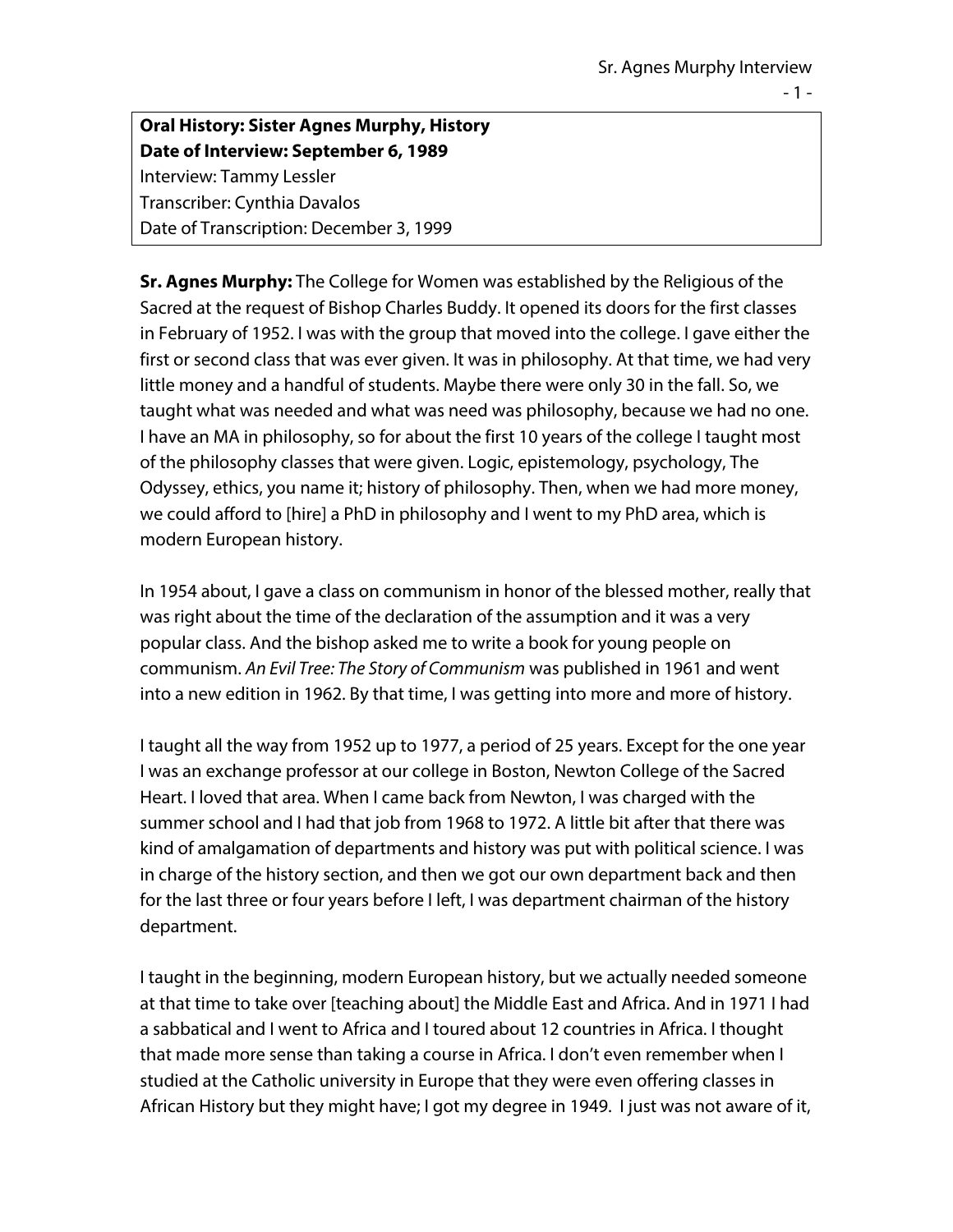$-2 -$ 

but instead of going for more classes I opted for seeing, being, tasting, smelling Africa and I am really glad that I did.

Bishop Buddy was a great friend of all of us. It so happened that he and I were born in the same city, in St. Joseph, Missouri, so there was a special kindred spirit there. I knew and loved Mother Hill and of course I lived with all those nuns. We all lived at the college at that time, there weren't any small communities at that time. Small communities only developed about 1971 and again, I was one of the first to move off campus with Sister Sally Furay and Annette Bourrett and several others. I have been living in the small community, except for a short return to the college, ever since. Right now, there are four of us living here at 1638 Corsica Street. One is connected with the university, one with the seminary, one with the alumni, and then I am still connected, I am professor emeritus, in that way I am still connected.

I think back as we began the university without even a blade of grass. I could remember one day after Theology classes; the girls called us all over and said, "Look Mother, there's a blade of grass." And they were in ecstasy. But the group that we had at that time, see our first full graduating class was 1956, we had a graduating class in 1955, and we had someone graduating in '54 and '53, but they were only there for a year or two years. But the class that came in 1952 and stayed until 1956, was our first class that ran all through. Wonderful group of people. All of them were. And they are still among our most loyal alumna. Of that group of people Jackie Kerns became Religious of the Sacred Heart, Virginia Rodee became Religious of the Sacred Heart, Irene Cullen became Religious of the Sacred Heart, and there were a number of others.

But the people that are now part of our alumni are very strong and devoted. Bishop Buddy took a special interest in the college. He had invited us. He and Mother Hill were great friends. He would preside over most of the major ceremonies at the college. Christmas time he would have a big party and all invite some of the students over there.

We were somewhat cloistered. So, we never went beyond our own property, even to The Immaculata or to the Bishop's place. We never went out excepting for travel, from house to house or to the doctor, or those who needed to go for purposes for education. So, we didn't know everything that was going on on the hill. But one of the most extraordinary things, whether it was extraordinary or interesting was they put up the statue of the blessed Mother on top of The Immaculata by helicopter, and all of us, all the nuns and students were outside watching that. That was a very thrilling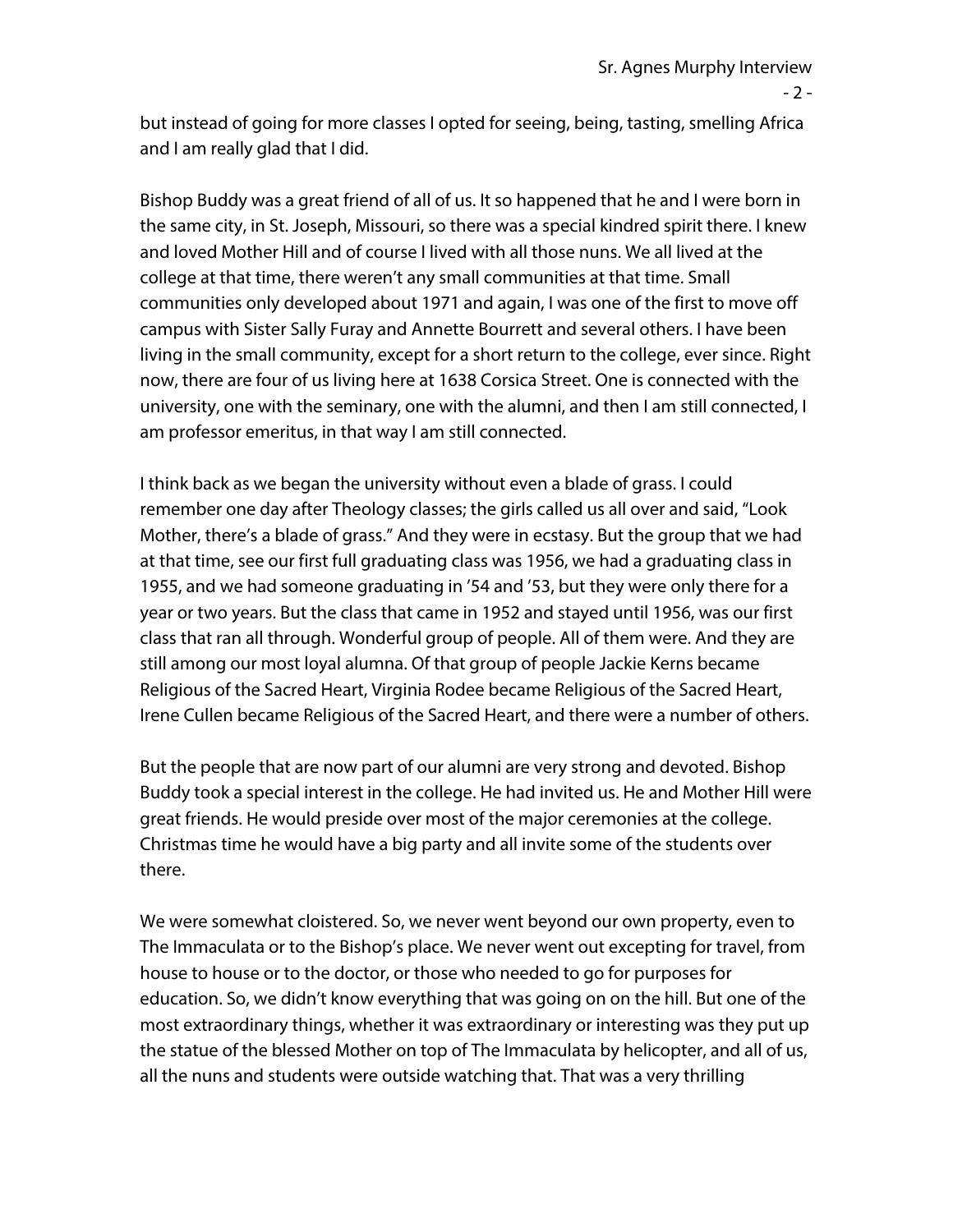- 3 -

moment. In the beginning, the chapel was hardly even finished so all of those bringing of the statues and crucifixes all of those things were very important.

When we opened the college in 1952 almost everything was going on in Founders. Camino was built but not finished. But we sometimes went over there to have our classes in those large empty rooms. I think for tax purposes. I am not sure. We also planted orange groves on the eastern side and they did grow and blossom. But they couldn't grow and blossom for too long, it was a rocky soil and you've got to have a lot softer soil. Those were great days. People prayed together, enjoyed each other together, played together. It was just a time that was very, very special for everybody. Awful lot of hard work. All the nuns who could were out picking up weeds or planting grass. Or doing the dishes, doing all kinds of things.

One of the interesting developments of those early years was the interest Bishop Buddy took in education of the sisters of the dioceses. Many of them had accumulated a lot of credits. Sometimes nine for the same course. So, they just were nowhere near having the adequate course for graduation. And our nuns took care of that; they found out what they needed.

Every summer, we had a big summer school. Mostly of sisters who would come for the retreat in June and would stay. The Bishop paid for part of their tuition, which was very low. I think if you look it up in the book you might find it was about \$20 a unit. The Bishop picked up about half of it. We didn't have anything like the bureaucracy we have now. We had probably one person taking care of the books, the treasury. Maybe one person taking care of the maintenance.

We took care of the front door, largely. Especially at night and one of the people would go, usually there were women to help us, but we had a lot of nuns who were portresses. Mother Lawbant was there and the great French religious who did a lot of work for the churches, making vestments, accumulating a lot of friends. We started the Children of Mary, which is still going on. I am moderator of that. I am just getting ready for their first letter that we will be writing. We had a lot of loyal wonderful people, friends of ours from all over the country who were living here, people who had gone to school in the west, midwest, in Northern California, and the east at our different schools. Many of them were out here, so they formed our alumnae and formed the Children of Mary. And then new ones came. The bishop's sister, Aileen Redman, was first President of the Children of Mary.

**TL:** What is the Children of Mary?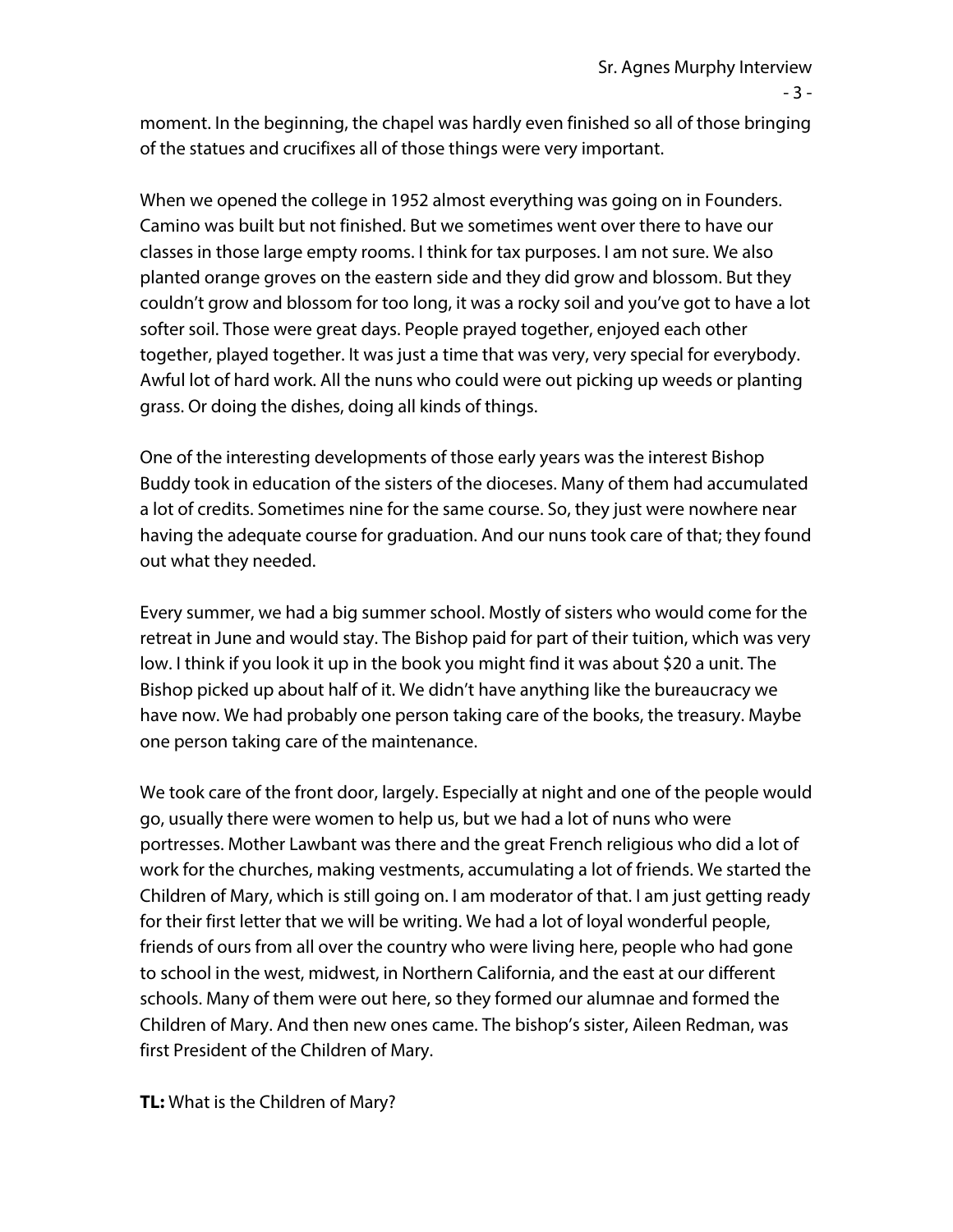**AM:** It is an association of the Sacred Heart that was established in the early years of the Society, like about 1810-11 in Paris, for the children who were there at school. Then it was petitioned that this be extended to those who had left school and to other people who hadn't been in the school but reformed it. So, it was extended to adults in 1832 and it has been in existence ever since. And it has been wherever our convents are. There has always been a Child of Mary organization. Ours was established right away. Even before we came up here because we lived down at 2610 San Diego Avenue for a few years. Mother Genaeve Park, another person from St. Joseph Missouri established that one and it is still going.

It is a congregation dedicated to the Blessed Mother as the model for religious life, not religious life, but a life of deep spirituality and apostolic fervor in the world. So, that is still going on and we have about 250 members or so. They all don't come every time but we have about that many people still on the list.

What I started to say a few minutes ago and changed my journey was, I don't think anyone, certainly not Rev. Mother Hill, would have ever foreseen the development that has come to the College for Women and to the College for Men. Rev. Mother Hill was greatly opposed to co-ed education. She thought women should be educated separately from men. From 1952, when we opened, and 1954 when the College for Men opened, there was no academic rapport between the two institutions. There were many social events, dances and all kinds of things like that, probably even some committees on a level. The first time any young men came to my class it was 1968. Before they amalgamated, there was a little plan during which men could come to our classes and women could go over there. That's when the merge was beginning. I think it was achieved, well it must have been achieved by 1971. Because that's when President [Hughes] came in I think.

An awful lot of hard work, negotiations, and collaboration went into that affair. We were all there; we knew about it. They would send the documents back and forth and we were asked to comment if we had anything to do with certain items of it. But I must say, it wasn't to my knowledge without any friction. I am sure there was some. You know because you have to talk about items that you want to inscribe in a new constitution or charter, whatever.

The fact is that ever since we have amalgamated we have enormously increased enrollment. We have built almost every two years or three years a new building. There must be six or seven new buildings, you know if you count them. Including the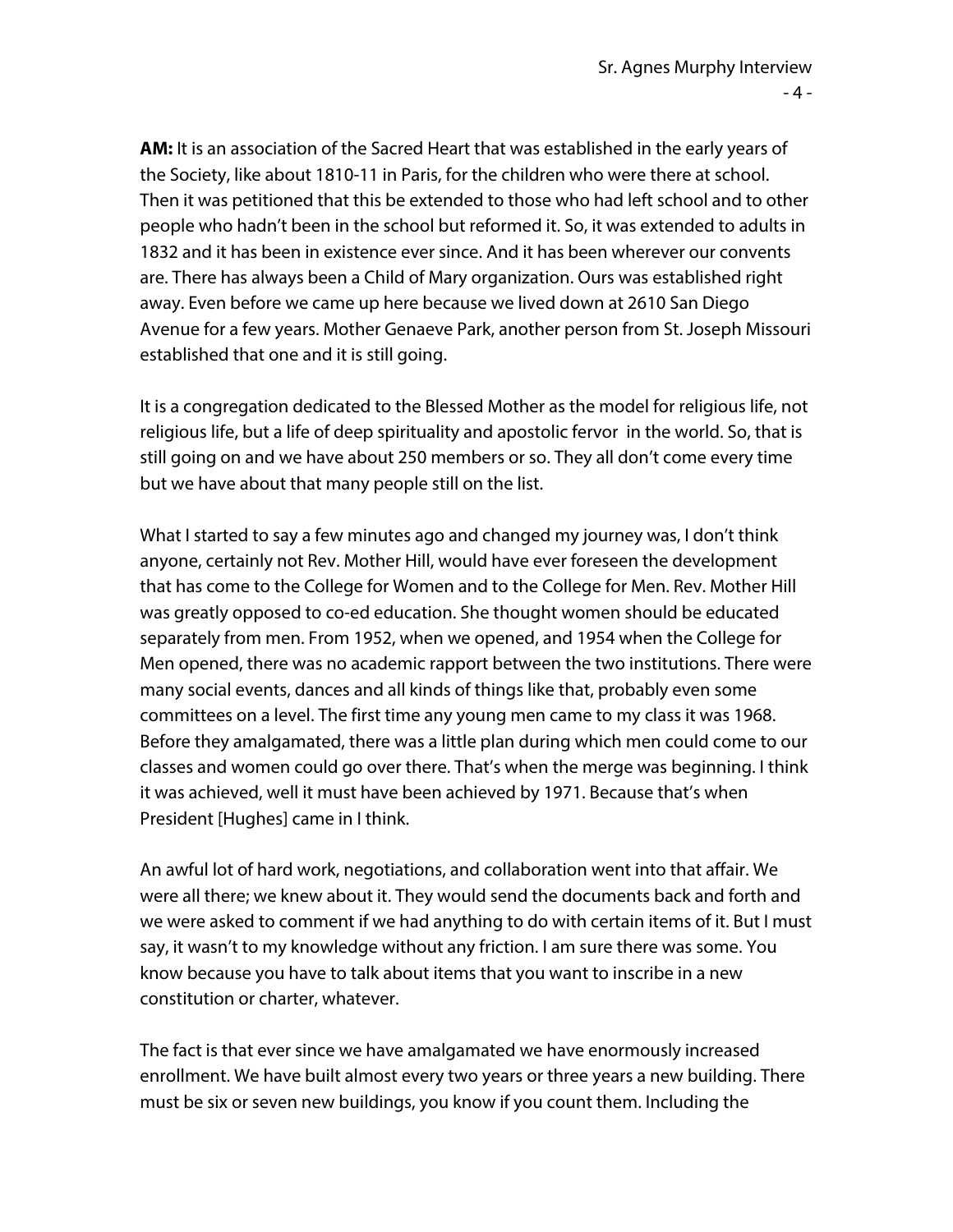nursing building, which was one of the firsts. I doubt Rev. Hill or Bishop Buddy would have ever envisioned that. But God's plans aren't all seen at once and his vision isn't captured all at once.

And it's been thrilling to me to be a part of all that went before and to be here on the stage of even higher development all these years. I go to the university real frequently, because I work at The Immaculata as a volunteer, or in any place that [needs] volunteers now. Every year, I have to re-find my way around certain places. I have never seen anything like the transformation of buildings. Like just this year the whole Duchesne corridor, those rooms for girls — four, three, two — in Founders, has been remodeled so that departments for English, and I think political science are housed there. It is amazing. I go back to an office here or there that was mine and its three or four now. It is just amazing to see it and the reputation that it's earned. I just think it is a marvelous institution and it's got great people. It has always had great people. So, I thank God I was a part of it.

**TL:** What do you think drew great people to its beginning?

**AM:** What makes a great person? I don't know. Rev. Mother Hill in the beginning with regard to the nuns saw to it, even before the university was built, that we would get trained, that we would get our PhDs in various areas. The Society did everything to enhance the education, to give us the time. So, the nuns were good, and then they had the religious background, their training as Religious of the Sacred Heart. They had the whole history of the organizations in St. Redlands, every time as a whole treasury of culture form which to draw.

Bishop Buddy was an outstanding man. A man of God, a man of terrific compassion for the poor, no one will ever know all the things that he did in private. Just myself, I was dealing with a young woman who was very, very poor. Suddenly, I found out he was giving her \$20 a month, which back then wasn't a small sum. Just to take care of herself and her kids. She was divorced; she had two at that time.

He was a great man. If you have a great man as a Bishop, your priests are happy and stay. We have had great priests. Now that the amalgamation has come, I just think it was a marvelous selection to get President Hughes in here. A layman, an educator, a fine Christian gentlemen and people have made a great effort to get the best that they could, all other things considered.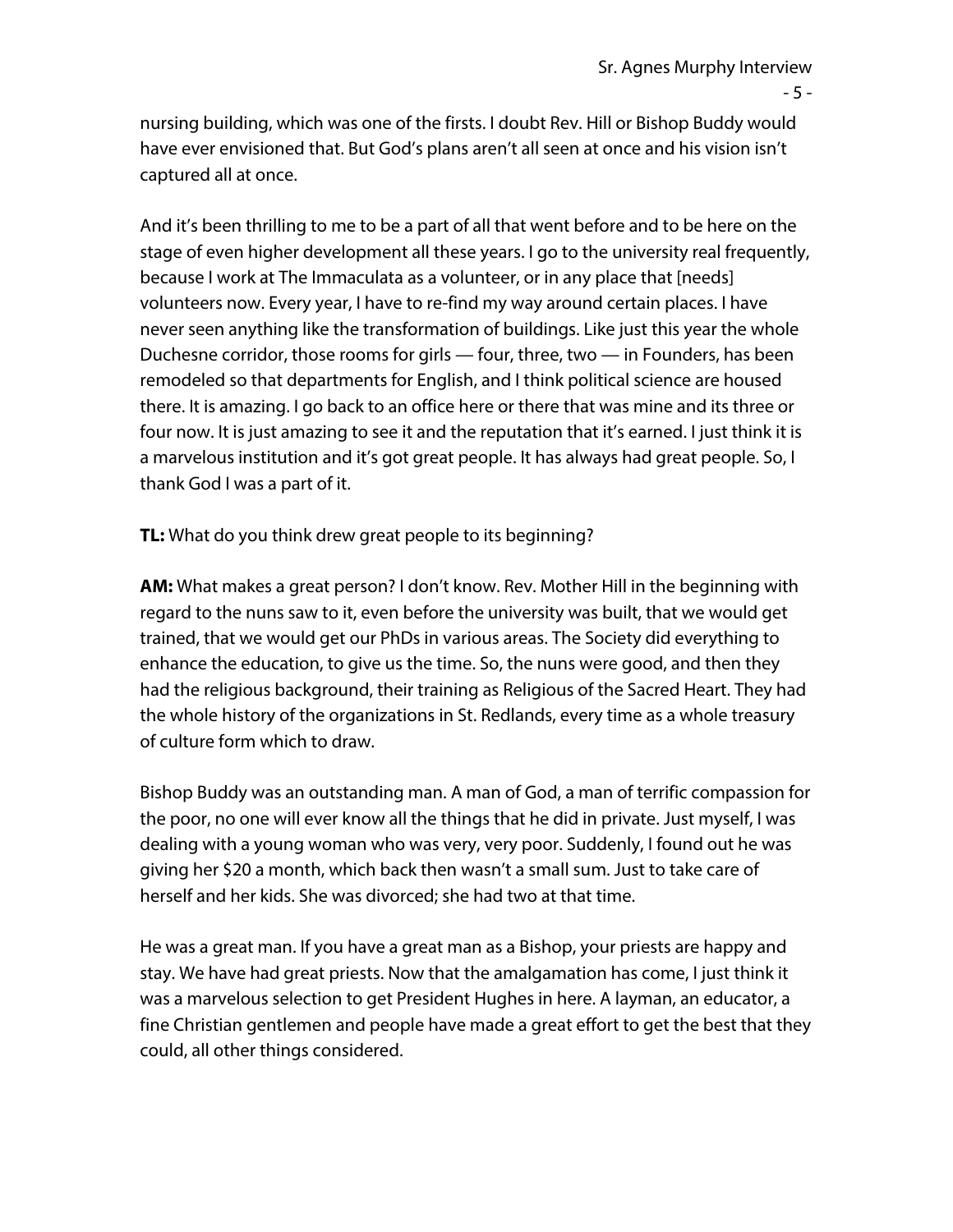I can remember when I was head of the history department. I guess we had about 400 applications for one job. And some of these people had written books, had published articles, they were very highly recommended and we could only take one. You see that was almost a glut of education, and maybe that's another reason for some years where you were able to get people.

Well, there are other things that would attract students, number one the beauty of the place. Sometimes people are driving through and they say, "What is that building?" They go look before they know what kind of education it gives or who is responsible for it or what religious affiliation it has. Some of the kids have told us, they have said, 'Mom! Dad! That's where I want to go!' and then they investigate.

Rev. Mother Hill always used to say, 'We have got to present to beauty. Beauty draws. Then truth and goodness can follow. But if there not drawn, truth and beauty can't follow.' If you notice from the very beginning how beautifully spaced the colleges are. The harmony with nature, the flowers, the trees, the harmony of the architecture, it is all Spanish Renaissance. They got one person, Terri [Whitcomb], who was one of our first graduates but she didn't start in '52, or maybe she did but she graduated in '53. She was already a junior, I guess. She was a remarkable person. When people see the beauty, then they can read about it they are attracted. It's up to everybody else to keep him or her there.

Of course, not just the College itself built on that Alcala mount, the whole city is attractive. First of all, the climate is year-round, very conducive to sports, outings and just sheer beauty. All kinds of beauty, even though we only have, well, they have about two climates, I guess, it gets a little cool in the wintertime. But that is part of the fun. That is a very attractive phenomenon and then in the write-ups it is always mentioned about what they can do. We have the city, mountains, earth, all things they can do, sports. We have the Padres; they're more and more attractive. We had a pretty good football team and the sports are good up there. Even that track that we have over on the other hill opposite, that was done because certain students said they wanted a place like that for college. They wanted to be able to run. Well that wasn't [possible] in the first years.

So many things have developed. I think part of it is, and Sally Furay has been an enormous factor, in the building and the promotion and the growth of this institute and she is one of our nuns. She got her law degree when she was dean of the college, and she didn't get any extra time. Just an enormous kind of thing. If the classes aren't good, the kids aren't going to stay. They have to be good. We haven't always had the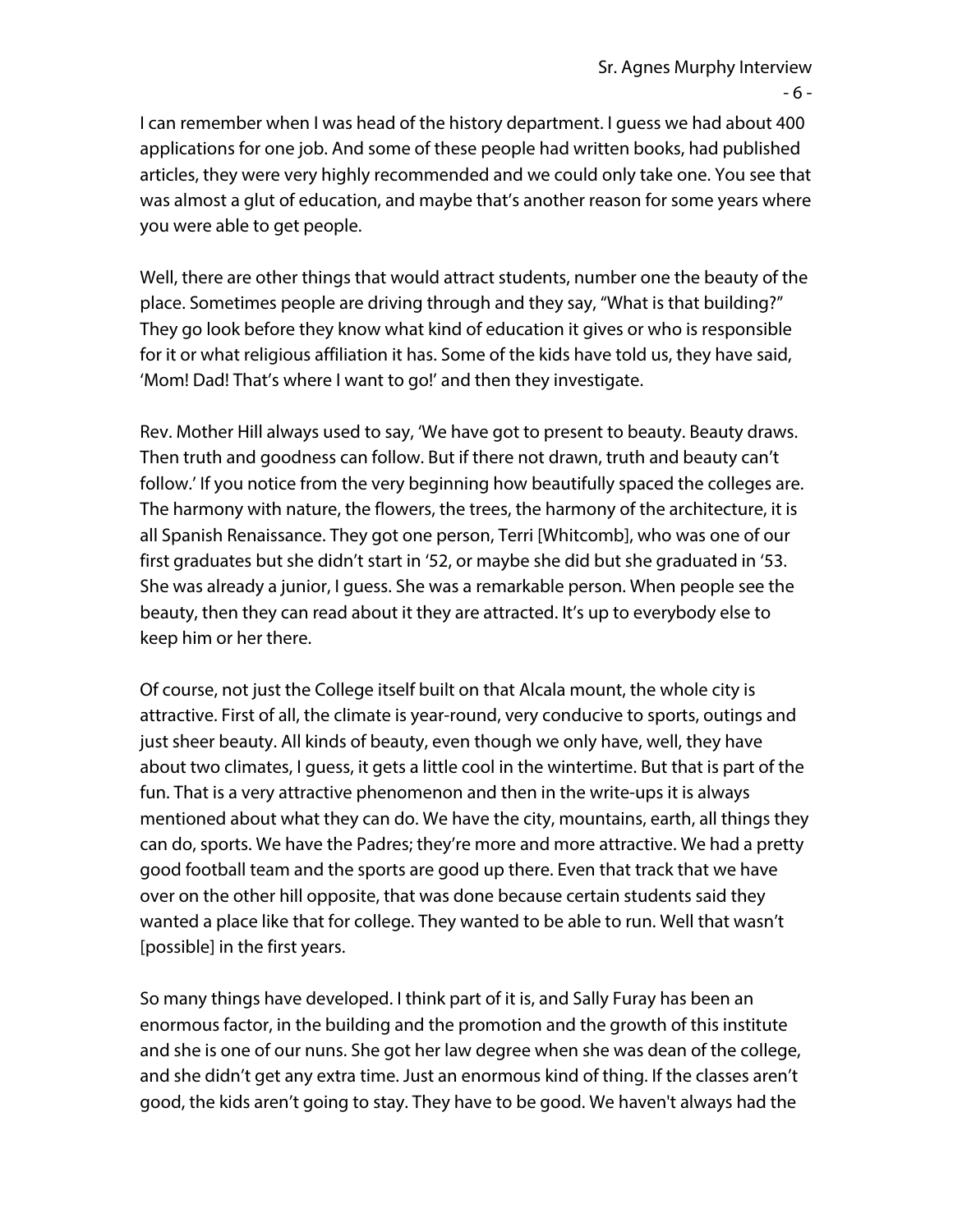- 7 -

best everywhere, but I think we have had some very strong departments and some marvelous teachers. And I think we still have, though I know less of what's going on now. I certainly know about the activities going on now. And the places you can't hardly drive your car through there. I hope I've said something for you.

**TL:** What about the students? Do you have contact with the students today?

**AM:** Now or then?

**TL:** Both. Can you make a comparison?

**AM:** Well, I can't make a comparison for right now. Because I am actually not teaching in the college but I have been in pastoral work since 1977. And I have had occasion to have, especially in my group, The Right of Christian Initiation for Adults, RCIA; I have graduates of our own college. Delightful people. Just delightful. Some are still going on to get their MA here or there. Judging from what people tell me who have been to classes more recently, judging from a few that we have had out here for a meal, friends of ours, in judging the way that some of them greet me, I would say they are a fine group of people.

Intellectually, I can't compare. I think right now, this is based a little on what I've heard, students maybe a little more desperate for high grades because they are not looking forward to a life of any kind of leisure. They're looking forward to jobs right away. And the girls aren't looking forward, many of them, right away to marriage; they're looking forward to jobs. So, they want high grades. That puts a pressure on them. And sometimes it causes a conflict in a class because they want high grades, and sometimes the instructor can't give high grades. That is a problem. I didn't notice that so much when I was teaching there, for any of the, well in some of the courses always insisted they didn't get anything high enough, you know you never see material and then they expect that their A. They are to be A graded. You're always going to meet that. But I would, and I am not sure I am right, but I have talked to several people and at least some of them seem to be highly pressured more than the group in the past.

Certainly, the group that we had from '52 to '77 wasn't living in the same environment of drugs and AIDS. Or even, partly the Vietnam War, but even that wasn't so pronounced, I just think that the students right now have a lot to contend with even more than in the past. I think that would do several things to them. It would place upon some of them a tremendous pressure to do well and get out and get on with their lives.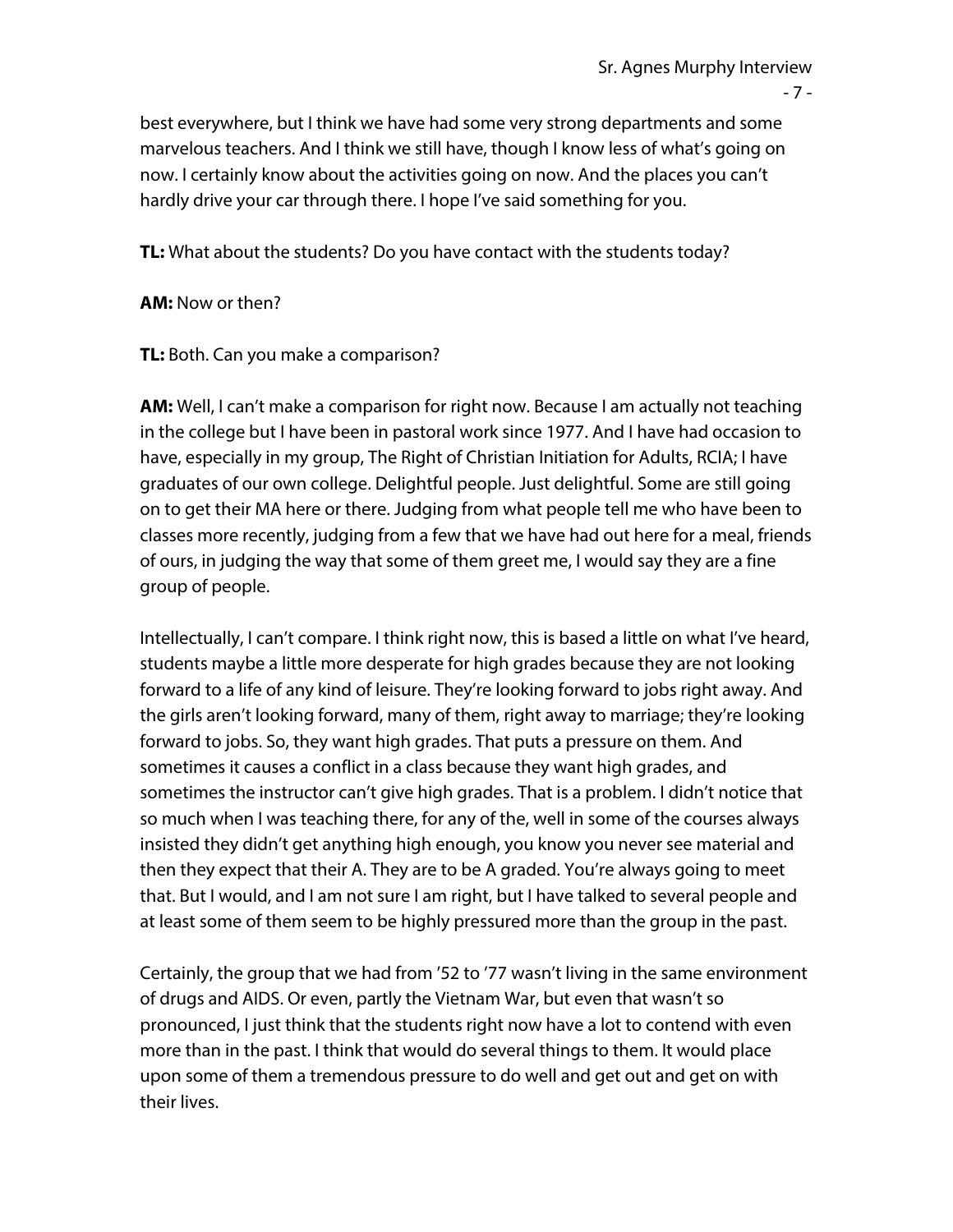On the other hand, it seems to lessen the pressure for some. They think it is a hopeless world anyway, so what have they got? Why should they spend all of their energy or what's left of life on studying? And so, it's a good time they like to have. I know I can judge by my own great nephews, they don't want to study, they want to be in fraternities, they want to take part in all of the social life. They've got keen heads, but two of them are going an extra year in college. Why? Because they flunked or didn't do well in something or didn't take the right thing. They just wasted their time, but of course those are just secular universities that they happened to be going to. I think that they're typical of a lot of people. So, I wouldn't be surprised if the description fits this. But I am not really sure. If I were teaching right now and had taught that early on I might make a comparison.

I've been teaching all along but it's to adults. Or I've had a couple of classes teaching ecclesiology and things like that in the program. Actually, I am not doing that now. So, I haven't had just the ordinary run of the students comparing them intellectually or the drive but I find them very in enjoyable when I do find them. Such as you for example, you're doing a great work. Working for Dr. Brandes and doing this research, I had another little one who was interviewing me for this other class, she was a graduate of this college, doing very good work. You're still of the current generation you know, so if your typical, I would say fine, I don't have any complaints.

**TL:** Thank you. What do you think about the university becoming less Catholic?

**AM:** I think that would be one of the greatest mistakes that ever happened. When we were being evaluated, oh this is just about the last year before I left, so that would have been between '75 and '77, I remember distinctly attending the last overall meeting where the people that had come, they were deans of other colleges. They said in no uncertain terms, the reason you can't grow is because you keep your identity as a Catholic Institution.

You really have to have a reason for existence, because what you are doing can be done so much better by a lot more resources, a lot more personnel, and State has got them. The other universities can surpass you in those things if you don't keep this identity. One of them said that, practically verbally, 'I think you're doomed for disaster, for failure." So, if we don't keep it, we don't have any reason for existence and if we don't keep it, nobody else keeps the university, because it comes back to the Religious of the Sacred Heart and to the Bishop if they change that.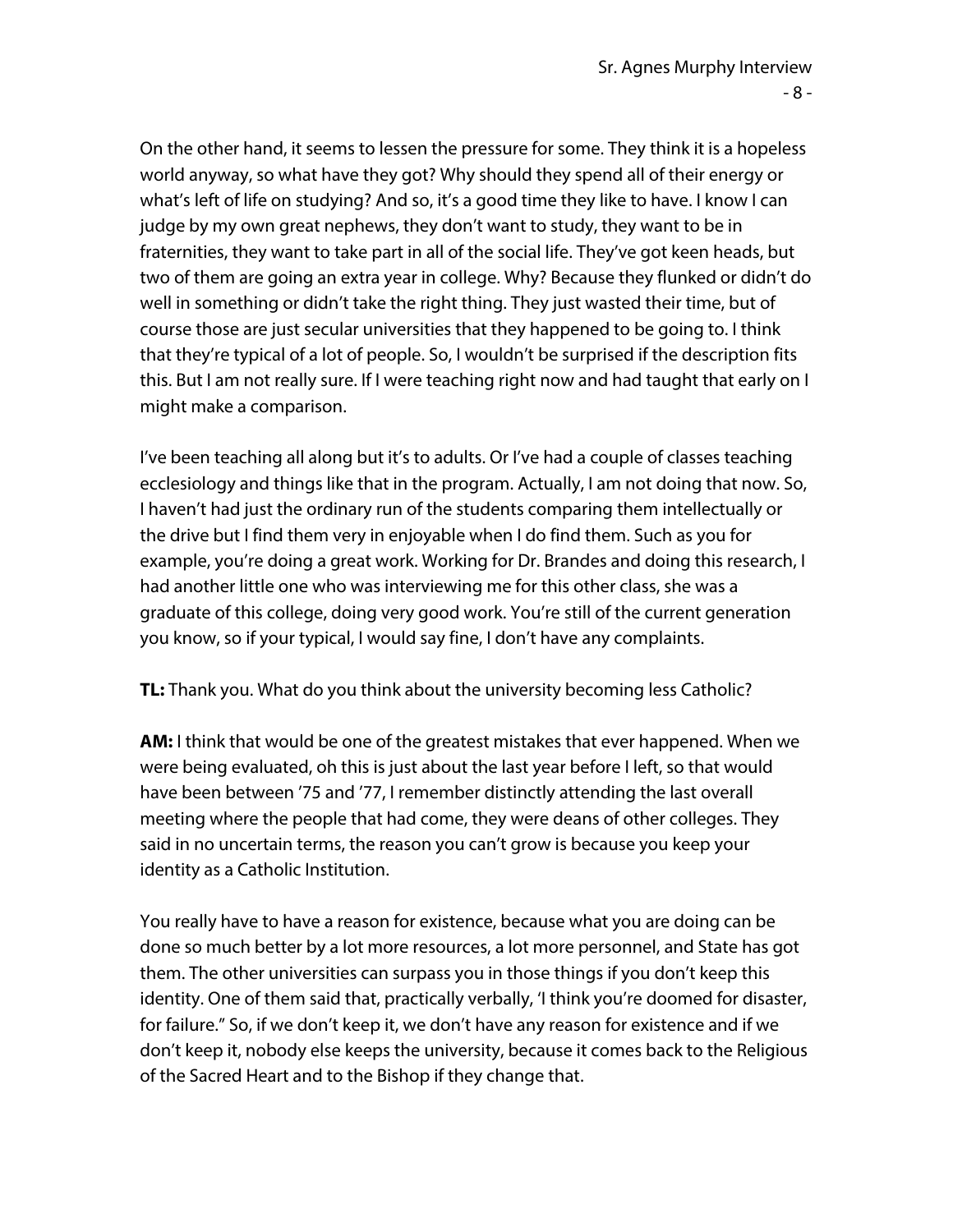On the board, there has to be a Religious of the Sacred Heart and there has to be a Bishop and there has to be representative of the Religious of the Sacred Heart and a representative of the Bishop. Most matters are by majority vote. There are some which, if they don't have those votes they are negative, they can't pass the resolution and that would be one of the key things, would be the character, the identity of this university as a Roman Catholic university.

I remember when some professors had a problem with that: 'Let's be less Catholic! Let's be more secular!' They were biting their own noses off; they wouldn't have jobs here! So, I don't know where that question is coming from, but I don't have any problem about the answer.

**TL:** Well, just from stuff that I've read I see that there were little conflicts between having as many nuns and priests on the campus teaching and being or having compulsory religious studies, having to go to mass.

**AM:** Well those have all disappeared. I think they have to have something in religious studies still for the general education some units. But I don't think it has to be in Catholicity.

## **TL:** No, I don't think so.

**AM:** When I was teaching philosophy, they all had to have a minor in philosophy, 15 units. Our classes were filled. All the time because they were of obligation. And they loved them but they also had to take them. I mean some of the basic ones. The fact that there are more priests than nuns, well of course, that is diminishing too. We have fewer religious and they have fewer priests right now, we are the founders of this university, it was ours and we didn't have to give it up to a board, well I guess we had to give it up if we were amalgamating. But we could have had our own arrangement for it. So, it's pretty shortsighted by those who are employed by the university. And then some of our priests have always been some of the best and most popular teachers. But I don't think it is numbers that will matter, it's the character, and as long as we have a president, like President Hughes or other people in office who set the policy then I think we are okay. Anyway, if we lose it, you lose the university. That's all there is to it.

**TL:** Well, I see in the reports from the president that they are really stressing the Catholic identity from what you say. That's what sets them apart.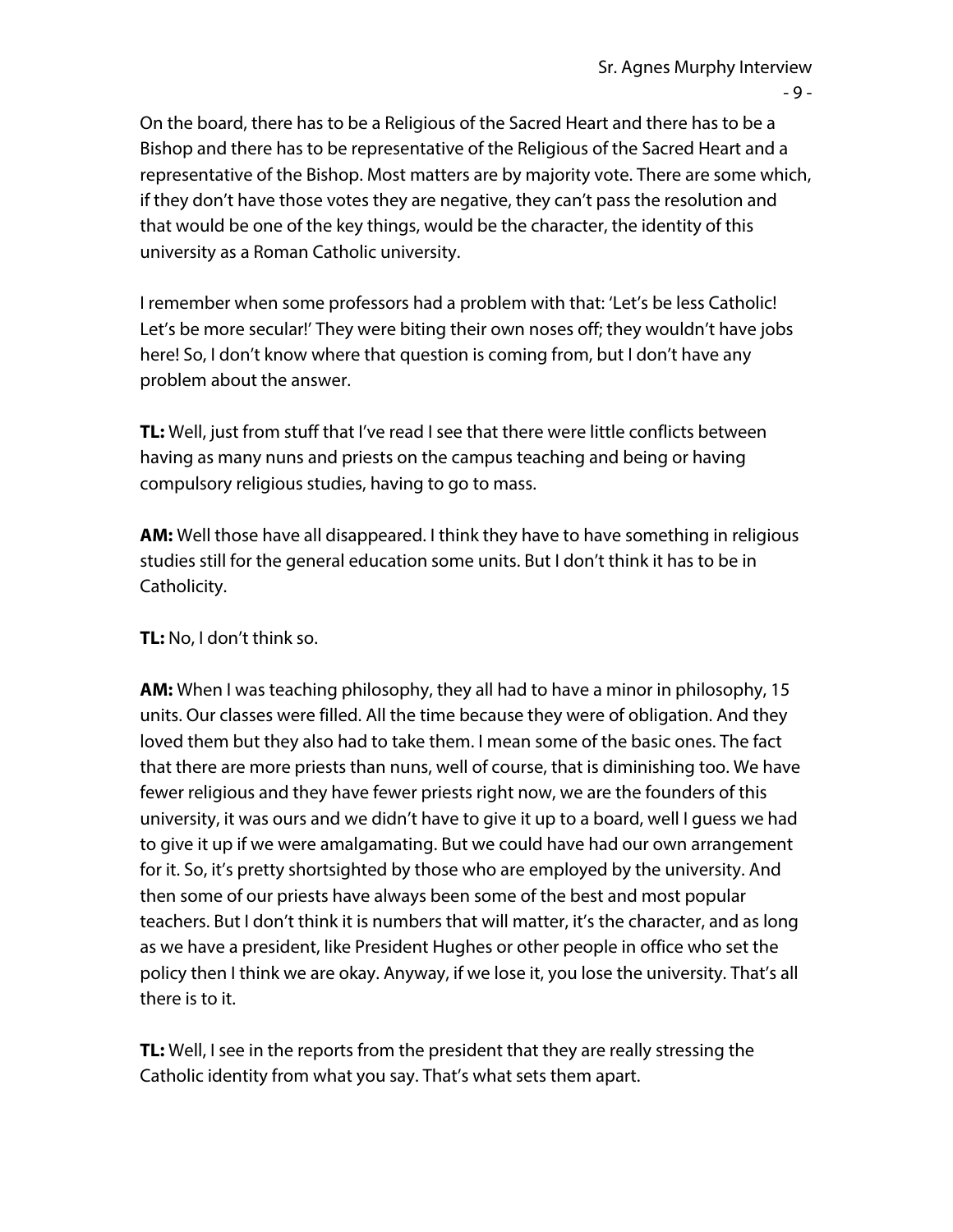**AM:** That's our identity. And that's it and we should stress it. And that is one of the drawing cards still for an awful lot of students. Their parents still want them in that environment. It's not a protective environment anymore. People can get drugs and have babies and everything else, as often as they want to around here, I mean it is no different. It is no different as a protective agency, expecting if you can get to their minds that should be their protection. That should be their safeguard for all of this. It succeeds with some and it fails with others, naturally we have so many.

**TL:** How do you feel about the new head of the board being a layperson? Ernest.

**AM:** Hahn is it? Ernest Hahn. Yeah I think that's fine. It doesn't make any difference.

**TL:** Being that he was divorced?

**AM:** I don't think it matters who the person is, provided that person will fulfill the goals of the school, which will believe in them and promote them. Then I don't think it matters whether it's a religious or not. In fact, I think maybe that's a strength. I think it's a strength because many of the directives coming from a priest or a nun would be looked upon as oh well, that's just religious. Same principal or directives coming from a layman, who is high successful, as Ernest Hahn is, highly successful, would not be so regarded. Not that I think that nuns or priests have had any problems in respect or people accepting their judgements, but time is going on. No, I don't have any objection to that kind of thing. I think it's good. Especially since nuns and priests are not that many anymore.

**TL:** Right. That's been an explanation of why there aren't that many nuns and priests on this campus.

**AM:** That's one.

**TL:** There are fewer who have their PhDs . . .

**AM:** Also, fewer who want to get into that kind of thing. It's not a goal that most nuns or priests want more and more. Remember, all of this is my own opinion. More and more priests and nuns are desiring an apostolic with the people, with the issues, not with just administrative or something or other. I would bow to those who are willing to take on that kind of job, most priests wouldn't have it or nuns, now I mean. Before that they would have jumped at it probably. But not now.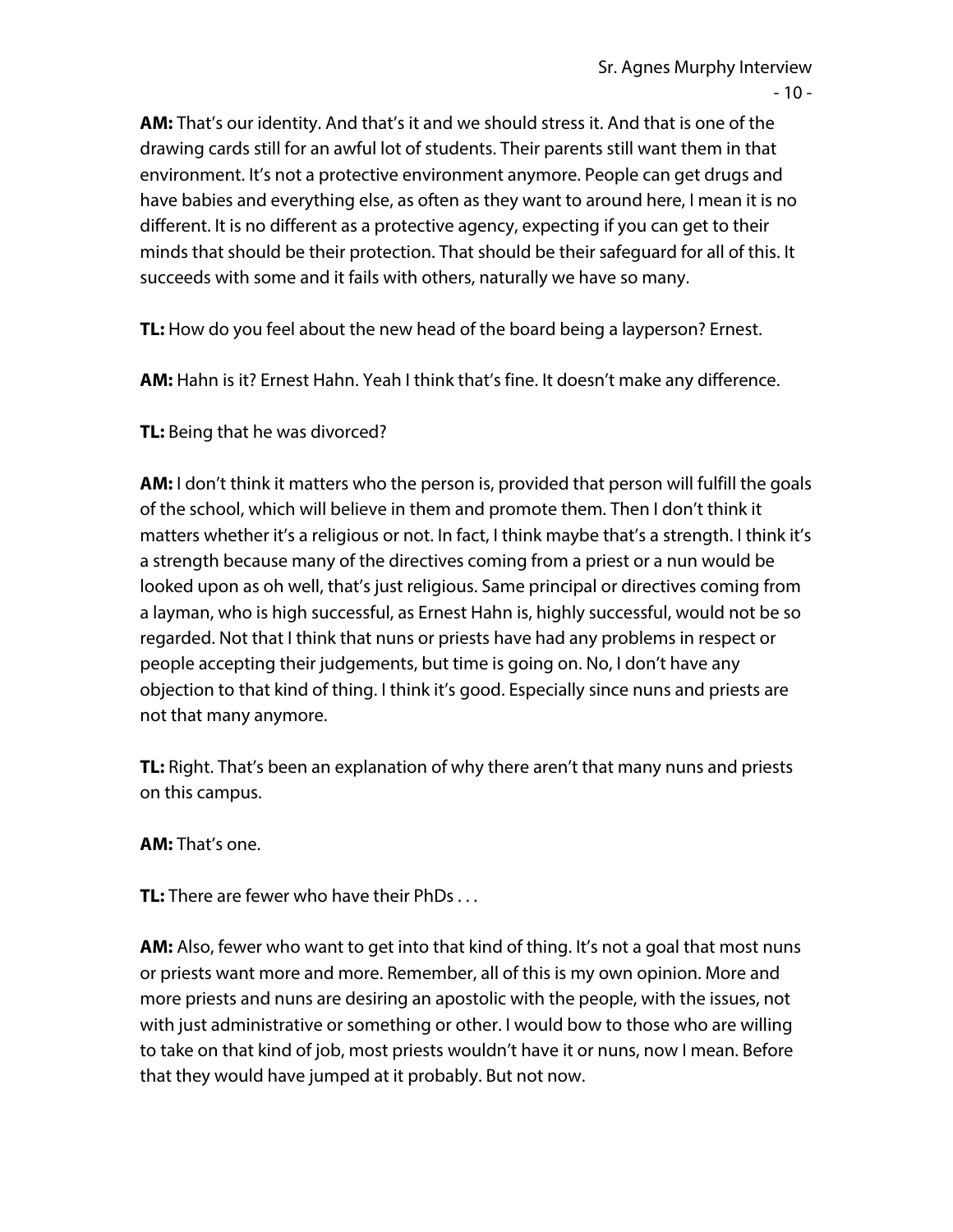**TL:** But the Religious of the Sacred Heart are a teaching order.

**AM:** We are a teaching order. We are a teaching order. We were founded for that. Rather than a teaching order, let me qualify it by saying we are an educational order. In the last 15 years, I think we have identified and defined the education in much boarder terms. We are educating people if we take care of unwed mothers; we are educating people if we go down to the slums and help them live. That's not formal education but we're extending it to beyond that.

If you find nuns, you do find nuns who don't want to go on for higher degrees, unless those degrees are in social work or counseling or something of that. They want something, and now they are freer to say what they want. Before through the obedience, people just told you what to do and you did it if you could.

Now, you can make your own choices. Obedience now is largely dialogue with the superior of your order to find where you think God is really calling you. And it's not a matter of somebody saying, 'Oh I know what's best for you,' and you don't even say 'I know exactly what's best for me.' You talk it out. And now that we are in small communities you are supposed to talk it out in community too. And you don't have to make your decision based on what they tell you. But you should weigh the pros and cons and maybe that will give you more light. I don't know. It's a different world that we are living in. We're entirely different structurally from the way we were when we headed the college in 1952 or taught in it.

**TL:** How were the people chosen to form [the college], I mean with Mother Hill?

**AM:** Well, Rev. Mother Hill had an assistant and she had a treasurer and she certainly needed the assistant. First of all, she was in very bad health when she came. She had to have an assistant to take care of her. Rev. Mother Hill was vicar of all our houses in the west. She would have to have someone there to take care of the nitty gritty. She had to have a Mother. Deland, who was kind of like the architect working with the guys and plans and treasurer and then you need a few others to form the community. But as for the teachers, I think, let's see when did I start? In '35, see we opened the College in '52 and all during the '40s, she had her eye on younger people who could go in and teach English, history, philosophy. We never seemed to bother much about religious studies.

If you were a good teacher you could teach all that, of course now, that's all off, and science. She had her eye on certain people. I know that when I went to the Catholic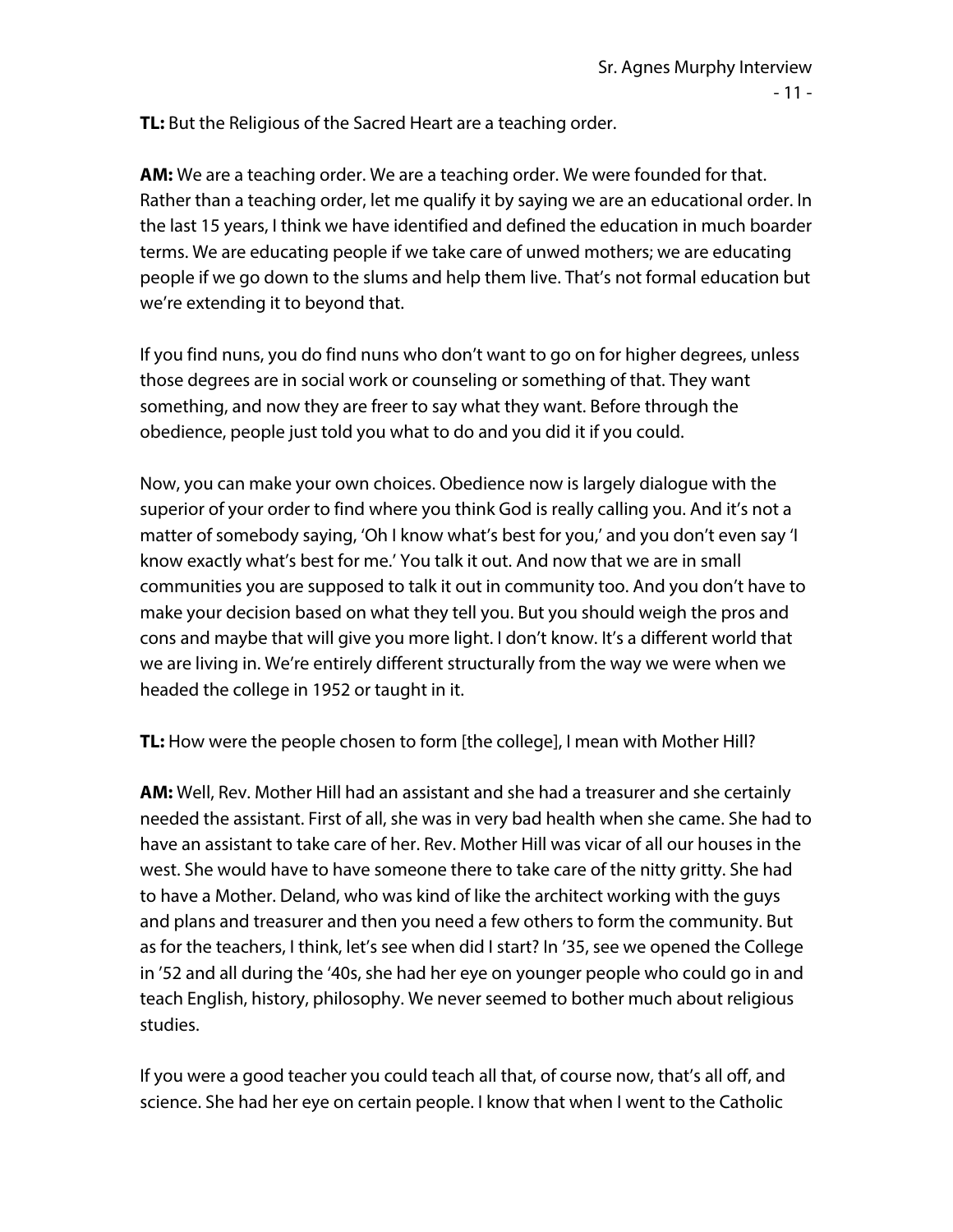- 12 -

University she had it in her mind that I would, when the college was ready, that I would go there. I heard the same for Furay, and Susan. That's how I think those people were chosen, by the needs that she had and the training that she had been giving. I don't know if there weren't any last-minute decisions or anything. Who knows what's in the mind? I didn't know her that well. But she made a pretty good selection. And they were all young. The teachers were all young. And just trained. Most of them were. So, that's a pretty good beginning because they could stay long enough to do something. It was a pretty good choice. I'm glad I was chosen.

## **TL:** Where did you live before?

**AM:** I was in St. Joseph, Missouri. When I was born. I went to Duchesne College. I had a scholarship for four years. But I ended after that. Then I taught in the high schools. I taught in Omaha, at Lake Forest. This is when I was studying at Cherin Rouge. I taught at Broadway. And then when the college was ready, I came here. Little before that because I was sick. But she had destined me for this particular college. I don't know why. Except I was one of the young ones and the others too. She didn't have any very older ones. But why should she? They were already doing well in their own place; they had already formed their own niche in the college. She didn't draw them out. The only one who really had experience any place else was Catherine McShane. And she didn't come till '57. The president of course, had experience. Of course, Rossi, but those were the people in the office. Dean, registrar, people like that, but the others, we were all young.

**TL:** How did you interact with the young women students?

**AM:** It was a joy. That was just fantastic and we were very close to them. They would help us clean the classrooms. There were so few, they were in on everything we were doing. When there are so few, you get to know them very well. One of the reasons why I became friends with a number of people who are still among my closest friends is I wouldn't just have them in one class. I would sometimes have the same student in four or five classes. Maybe even more as the years went through. That's why there are certain names and faces I don't forget. Now others who only took one course I can forget them. Because we have a lot of people taking one course. If you have a huge college with 10 different classes in one area, well, they don't necessarily have to take your course. But for that, especially since I was teaching many of the required subjects in philosophy for example and in theology, everybody had to take sophomore theology. Everybody, so I got to know them and that went on for two years. I also taught senior theology. So, you got to know people. Now I don't think anybody knows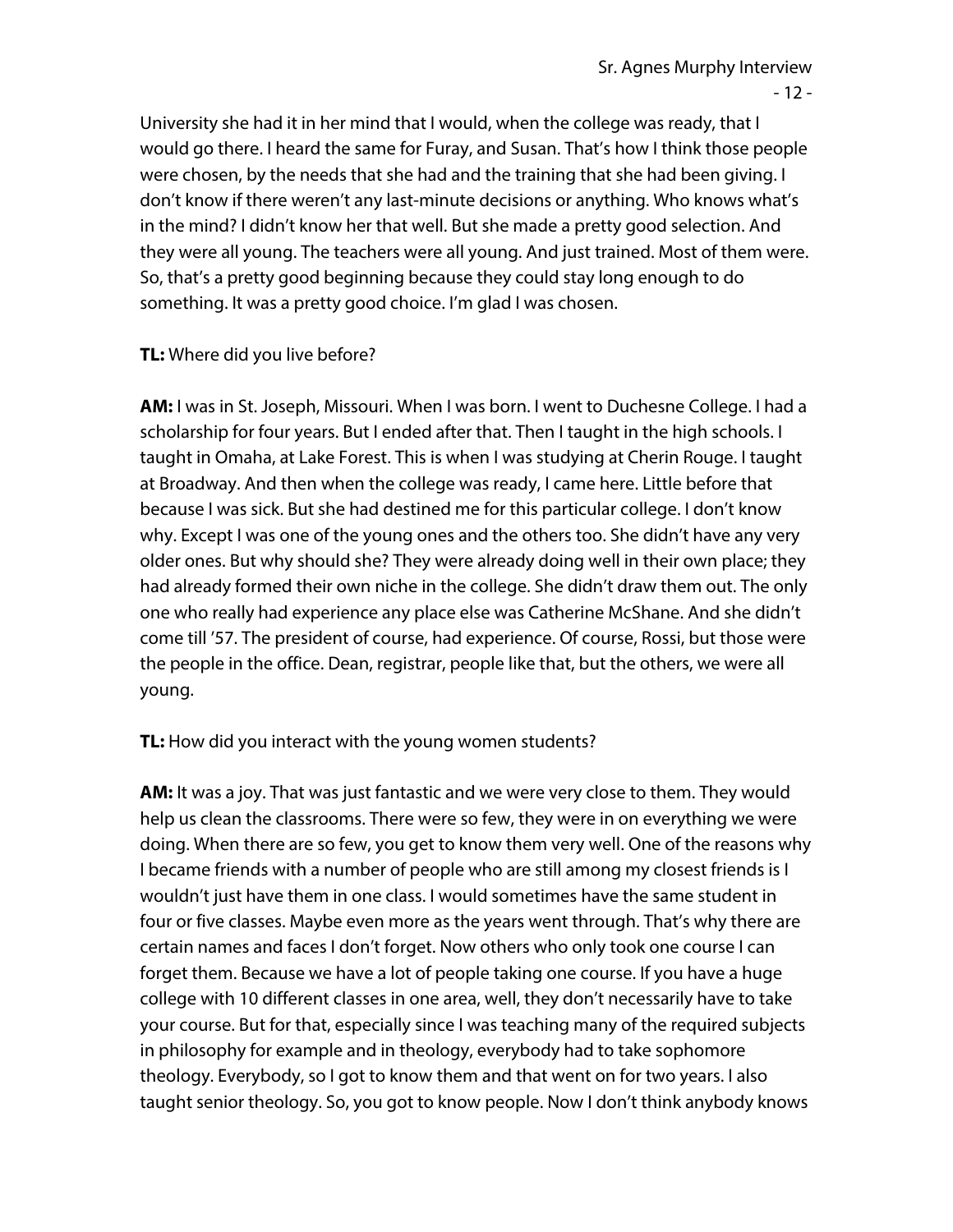a professor that well. Because how many times have you had that professor? And even right now when some of them … you see I just had my golden jubilee.

**TL:** Right, right let's talk about that a little bit.

**AM:** Oh, it was a fascinating time. To see all of those people that I had way back at the opening of the college and then all the way down the people that I had at our Lady of Grace, The Immaculata, the Children of Mary. To find out that they really cared about coming. And they would write notes, lovely notes, thank you notes. I just felt so affirmed not personally, but as a Religious of the Sacred Heart who had taught them. As one of those and some even put it like that, as one of those who made a deep impression on their lives. And sometimes they would mention the others. So, it wasn't just a personal thing, I am the first one of that group that's had a golden jubilee.

**TL:** And that's fifty years with the Religious of the Sacred Heart.

**AM:** Fifty years of profession and before that eight years of preparation. So, that's a long time. But to find that some would write back, I wouldn't miss it for the world. You know or just, 'Wow!' I am just thrilled with it. So, I think that was a witness, it was a witness to the presence of the Religious of the Sacred Heart on campus. We had at least about 450 people in that chapel. This is one lone little person, not important at all but loved by a lot of people. And of course, since I've been retired I've been doing apostolic work in parishes, where you get to know a lot of people that way.

I felt in that jubilee that personally it probably would have been simpler, it would have been simpler for sure to go to the desert and have a nice long retreat but I said to myself, my life with those people has been public. Why shouldn't they see that for 50 years somebody has lived and loved and hzs been joyous in the religious life? So many said that they were touched by that. Touched by the dedication and the perseverance and the still evident joy in what does it mean in their own lives. It is something to look forward to. It's something. Some have said to me, 'If you could do it maybe I can do it.' And that's what it's all about. I really wanted it to for the glory of God. I wanted people to be healed, to be touched. So, I just consider it God's loving touch upon a life that was given to him and I am so glad it was associated with the college here, and with the Immaculata and with Our Lady of Grace and with the Children of Mary, because those are my big areas.

But see, I had a number of backup organizations. It was just great, and in my family, I don't have any immediate family left, but what I do have left is inlaws and nieces and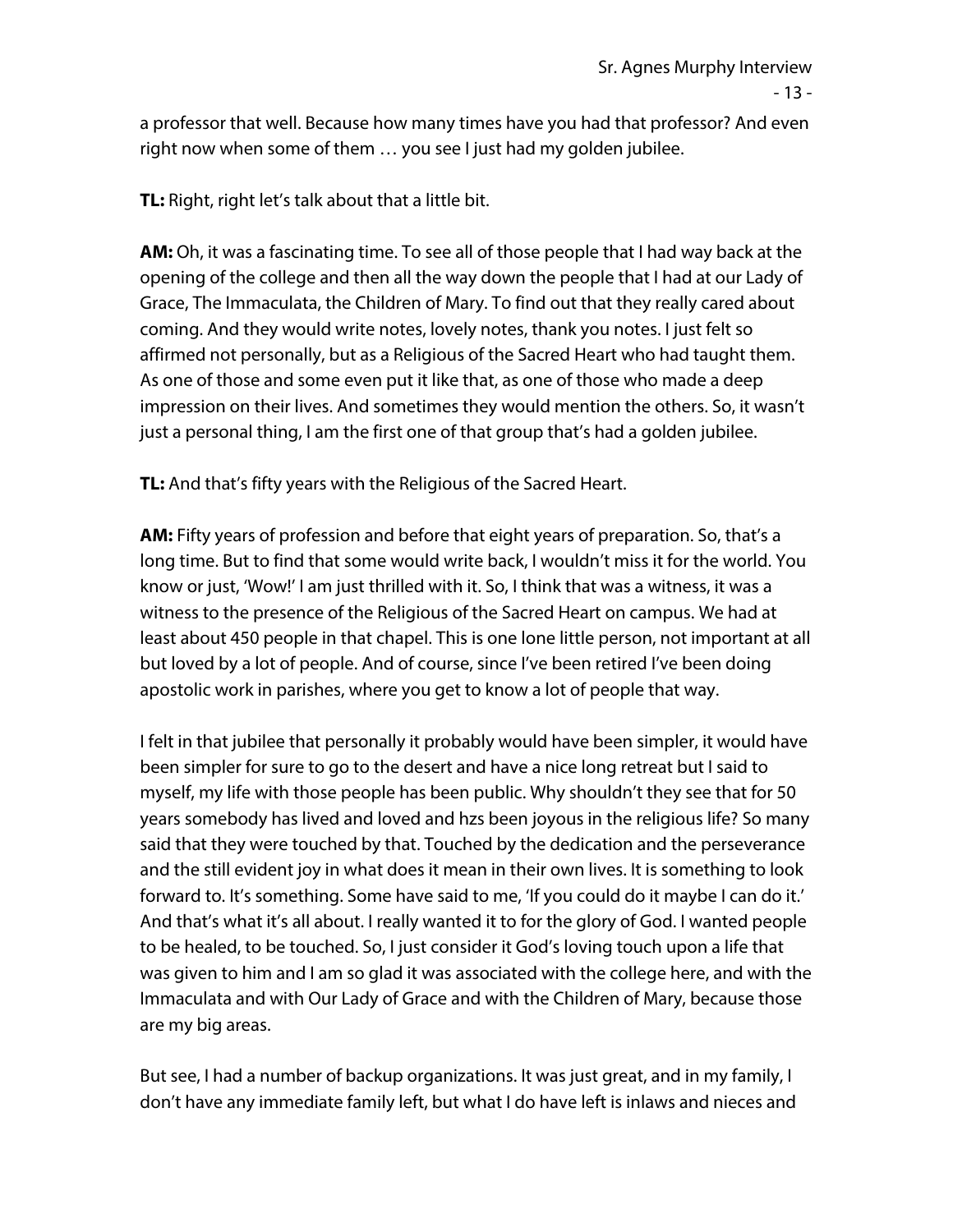nephews. Nine of them were out here from the Midwest to celebrate. Yes, they had a wonderful time. So, I just thank God and praise him for everything. I've had such wonderful relationships with so many administration, faculty, students. Dr. Brandes is one of my great friends, [Iris] Engstrand. But all of those people. I hate to mention one. I taught Sister Sally Furay in the first year of high school in Omaha. I was her first RSCJ teacher.

**TL:** So she has been with the university for ...

**AM:** Well she came in; I think she came in '53. She either came in that September in '52 or she came in '53. And I cannot remember. But it is listed somewhere. All you have to do is, if you're going to find that out just look it up and be accurate and then you would know.

**TL:** She's still …

**AM:** Yeah, she's still there.

**TL:** She's the provost/academic vice president.

**AM:** The other one who is still there who came with us was Alicia Sarre. Well she is retired and she works in the chancery but she is still around. We're the only three who are still around. Susan Campbell came I think in either '53 or '54, so she's another early one.

**TL:** Have you seen the book that was written?

**AM:** No. By Engstrand?

**TL:** No. The one about the Religious of the Sacred Heart.

**AM:** You mean *Changing Habits*.

**TL:** Yes.

**AM:** Oh, I read it. Yes.

**TL:** Just a student of the Religious of the Sacred Heart wrote it?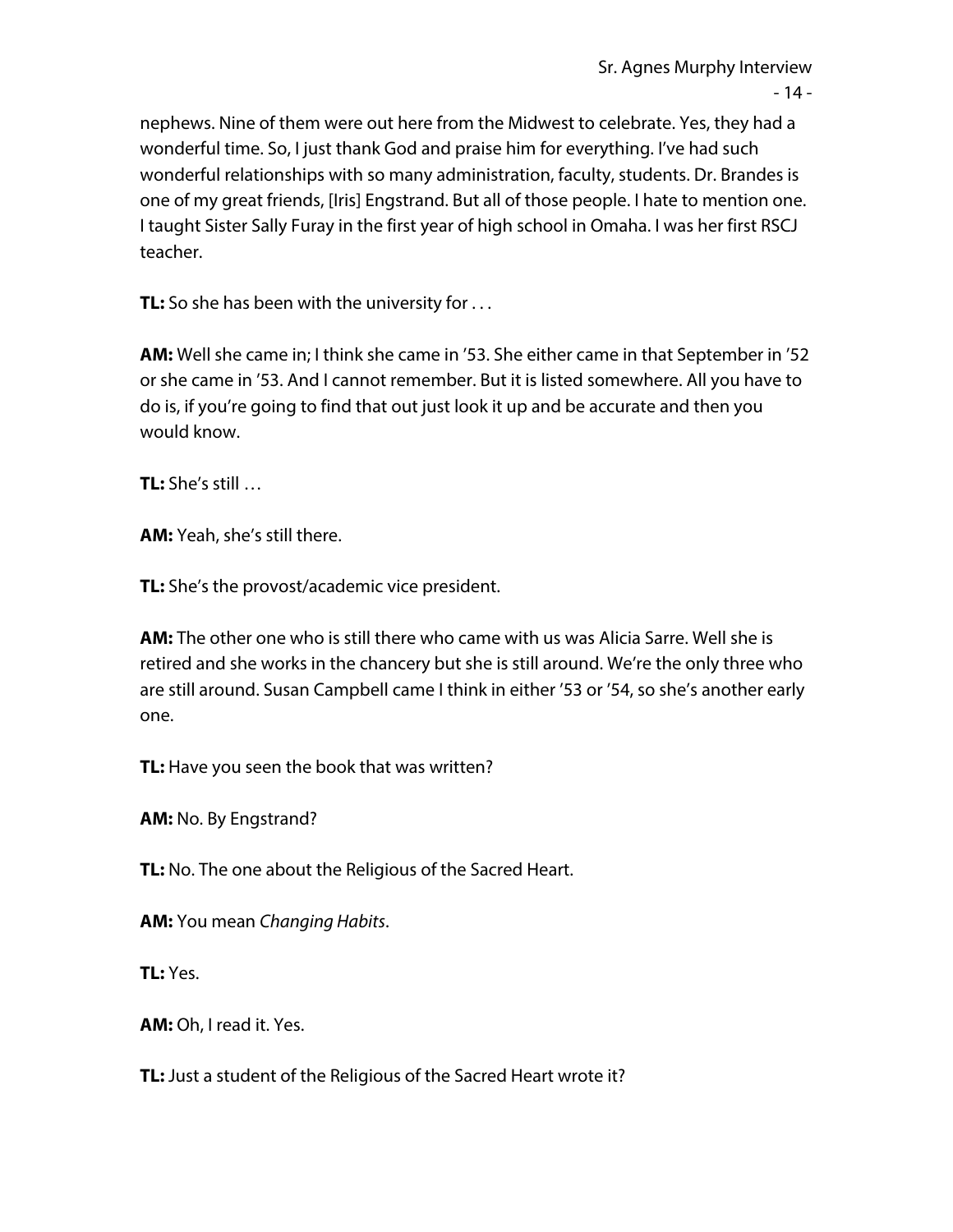$-15 -$ 

**AM:** It was written by a student in Eaton Hall in Philadelphia. Beautiful woman. I just sent it back to the person who lent it to me yesterday. Yeah, it did go out yesterday. Did you read it?

**TL:** No I haven't, but Graciela Graves, I interviewed her and she was reading it and she teaches Spanish.

**AM:** Ah yes, Dr. Graves. What did she think of it?

**TL:** She thought it was very good.

**AM:** Well, there certainly are good things in it. But one thing that I didn't like was that she had negative experience with people. And those people are still alive and I don't think she should have named them. She didn't say what the experiences were [but] she would just use adjectives about them. Like immature or something of that sort, that I don't think, I don't think they were fitting. That's my chief objection. I have several other objections. I think she is ambiguous. She couldn't stand the life when she was there and then when we changed it she lamented it and had nostalgia for the past. But she is entitled to her own changes, as we are and I think she is an interesting person. And I did enjoy the book. I skipped a lot of the history because I knew it and I was much more interested in what she thinks of it now.

So I would say I wasn't really offended by it, except that I knew some of the people. I knew them not too well, but some by hearsay and one whom she had scathing remarks about was a deep personal friend of a friend of mine and I know she wasn't like that. It's a child looking upon something happening. And every case where she criticizes the nuns pretty severely, she had a run in with that nun, anybody whom seemed to befriend her or do something, she gets high marks. I don't know.

**TL:** Isn't that how it goes?

**AM:** But I have read the book, *Changing Habits*.

**TL:** Dr. Graves was a student from the Religious of the Sacred Heart.

**AM:** Yeah but where did she go? Mexico or some place? Yes. Well I think she probably has some negative ideas too. But again, she is entitled not only to her own opinions but she had her own experience. And we all had experiences. I hope yours are pleasant.